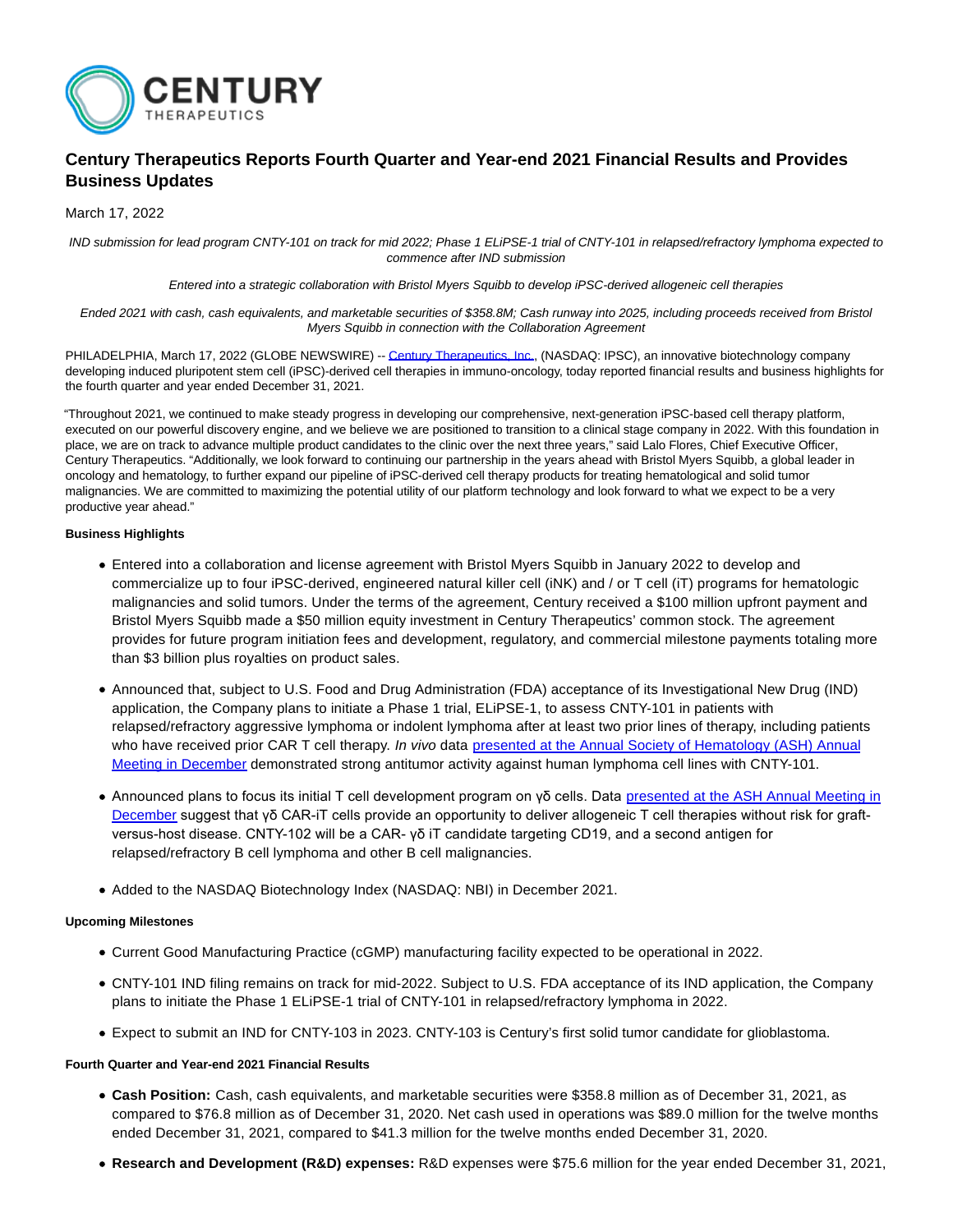compared to \$39.7 million for the year ended December 31, 2020. The increase in R&D expenses was primarily due to an increase in personnel expenses related to increased headcount to expand the Company's R&D capabilities, costs for preclinical studies, costs for laboratory supplies, and facility costs.

- **General and Administrative (G&A) expenses:** G&A expenses were \$19.2 million for the year ended December 31, 2021, compared to \$9.5 million for the year ended December 31, 2020. The increase was primarily due to an increase in personnel related expense due to an increase in employee headcount and an increase in the Company's professional fees as a result of expanded operations to support its infrastructure as well as additional costs to operate as a public company.
- **Net loss:** Net loss was \$95.8 million for the year ended December 31, 2021, compared to \$53.6 million for the year ended December 31, 2020.

#### **Financial Guidance**

- The Company expects full year GAAP Operating Expenses to be between \$155 million and \$165 million including non-cash stock-based compensation expense of \$10 million to \$15 million.
- The Company expects its cash, cash equivalents, and marketable securities, including proceeds from the Bristol Myers Squibb collaboration agreement, will support operations into 2025.

#### **About Century Therapeutics**

Century Therapeutics, Inc. (NASDAQ: IPSC) is harnessing the power of adult stem cells to develop curative cell therapy products for cancer that we believe will allow us to overcome the limitations of first-generation cell therapies. Our genetically engineered, iPSC-derived iNK and iT cell product candidates are designed to specifically target hematologic and solid tumor cancers. We are leveraging our expertise in cellular reprogramming, genetic engineering, and manufacturing to develop therapies with the potential to overcome many of the challenges inherent to cell therapy and provide a significant advantage over existing cell therapy technologies. We believe our commitment to developing off-the-shelf cell therapies will expand patient access and provide an unparalleled opportunity to advance the course of cancer care. For more information on Century Therapeutics please visi[t https://www.centurytx.com/.](https://www.globenewswire.com/Tracker?data=7Ttc87AbKt1yDc1l0Me26KLL3GJYr_hkJt1KYDAEQpO78ay4zb4DDpmtYWxBzkyyvZpP-ygL5dWz2k3LcO25rIJD_mBCeaVLpWCzwH_aIR0=)

#### **Forward-Looking Statements**

This press release contains forward-looking statements within the meaning of, and made pursuant to the safe harbor provisions of, The Private Securities Litigation Reform Act of 1995. All statements contained in this press release, other than statements of historical facts or statements that relate to present facts or current conditions, including but not limited to, statements regarding our cash and financial resources, our clinical development plans, the development of our U.S. manufacturing facility, and our financial guidance are forward-looking statements. These statements involve known and unknown risks, uncertainties and other important factors that may cause our actual results, performance, or achievements to be materially different from any future results, performance or achievements expressed or implied by the forward-looking statements. In some cases, you can identify forward-looking statements by terms such as "may," "might," "will," "should," "expect," "plan," "aim," "seek," "anticipate," "could," "intend," "target," "project," "contemplate," "believe," "estimate," "predict," "forecast," "potential" or "continue" or the negative of these terms or other similar expressions. The forward-looking statements in this presentation are only predictions. We have based these forward-looking statements largely on our current expectations and projections about future events and financial trends that we believe may affect our business, financial condition, and results of operations. These forward-looking statements speak only as of the date of this press release and are subject to a number of risks, uncertainties and assumptions, some of which cannot be predicted or quantified and some of which are beyond our control, including, among others: our ability to successfully advance our current and future product candidates through development activities, preclinical studies, and clinical trials; our reliance on the maintenance of certain key collaborative relationships for the manufacturing and development of our product candidates; the timing, scope and likelihood of regulatory filings and approvals, including final regulatory approval of our product candidates; the impact of the COVID-19 pandemic on our business and operations; the performance of third parties in connection with the development of our product candidates, including third parties conducting our future clinical trials as well as third-party suppliers and manufacturers; our ability to successfully commercialize our product candidates and develop sales and marketing capabilities, if our product candidates are approved; and our ability to maintain and successfully enforce adequate intellectual property protection. These and other risks and uncertainties are described more fully in the "Risk Factors" section of our most recent filings with the Securities and Exchange Commission and available at www.sec.gov. You should not rely on these forward-looking statements as predictions of future events. The events and circumstances reflected in our forward-looking statements may not be achieved or occur, and actual results could differ materially from those projected in the forward-looking statements. Moreover, we operate in a dynamic industry and economy. New risk factors and uncertainties may emerge from time to time, and it is not possible for management to predict all risk factors and uncertainties that we may face. Except as required by applicable law, we do not plan to publicly update or revise any forward-looking statements contained herein, whether as a result of any new information, future events, changed circumstances or otherwise.

#### **For More Information:**

Company: Elizabeth Krutoholow [– investor.relations@centurytx.com](https://www.globenewswire.com/Tracker?data=ibLzjHUmDa_YeECPwDyLAerXpEm0GRYDlHgTIaR7EPzx8LXrBowwDTyFzti3LQi1jrClOYat5KJibXvfO64XUgW4f4BMf2V5Fkvy7eLRp5UXGkVnd9_duLLCpsR3X3RM)

Investors: Melissa Forst/Maghan Meyers - century@argotpartners.com

Media: Joshua R. Mansbach [– century@argotpartners.com](https://www.globenewswire.com/Tracker?data=Cm3FiLrZ9b4HpdpXEBtPYpDdYo9XFJzekcVgp5Ea9bh-NWcKqCztmW1MyDEQbwnlwuqBUrH-GDNXaGr40pqp_n6Yk1BkI5qM3-DS2DNZTdQ=)

**Century Therapeutics, Inc Condensed Balance Sheets (unaudited, in thousands)**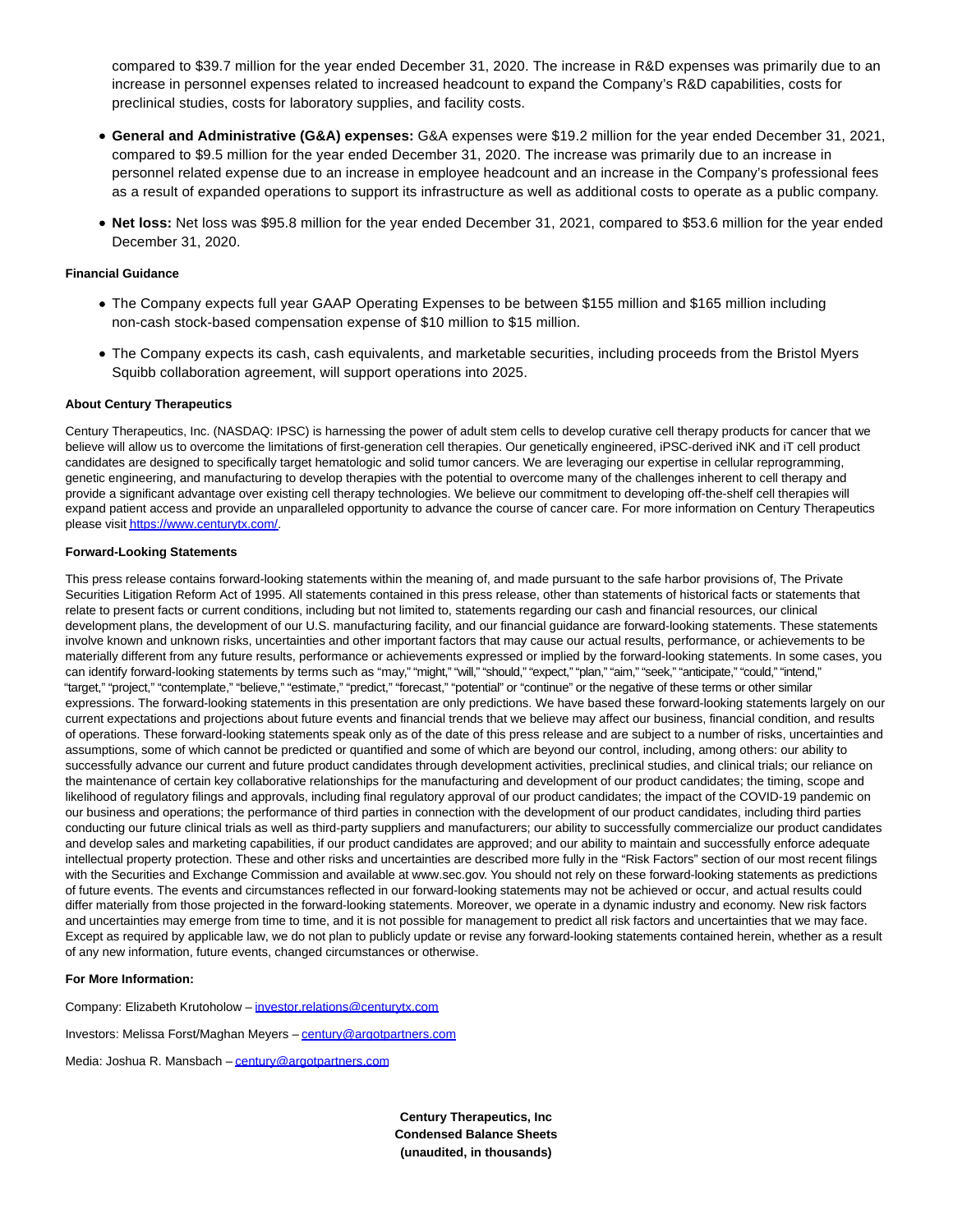| December 31,                                |       | December 31, |    |            |
|---------------------------------------------|-------|--------------|----|------------|
| <b>Assets</b>                               | 2021  |              |    | 2020       |
| <b>Current Assets:</b>                      |       |              |    |            |
| Cash and cash Equivalents                   | \$    | 56,445       | \$ | 27,211     |
| Short-term investment                       |       | 166,434      |    | 48,542     |
| Prepaid expenses and other current assets   | 5,275 |              |    | 3,044      |
| <b>Total Current Assets</b>                 |       | 228,154      |    | 78,797     |
| Property and equipment, net                 |       | 57,967       |    | 15,385     |
| Operating lease right-of-use, net           |       | 11,854       |    | 9,392      |
| Long-term investments                       |       | 135,914      |    | 1,053      |
| Other long-term assets                      |       | 3,486        |    | 2,149      |
| <b>Total assets</b>                         | \$    | 437,375      | \$ | 106,776    |
| <b>Liabilities and Stockholders' Equity</b> |       |              |    |            |
| <b>Current liabilities:</b>                 |       |              |    |            |
| Accounts payable                            | \$    | 7,596        | \$ | 8,082      |
| Accrued expenses and other liabilities      |       | 8,059        |    | 4,030      |
| <b>Total current liabilities</b>            |       | 15,655       |    | 12,112     |
| Operating lease liability, noncurrent       |       | 14,559       |    | 11,679     |
| Long-term debt, net                         |       | 8,903        |    | 9,636      |
| Other long-term liabilities                 |       | 2,020        |    |            |
| <b>Total liabilities</b>                    |       | 41,137       |    | 33,427     |
| Non-cumulative convertible preferred stock  |       |              |    | 179,761    |
| Stockholders' equity                        |       |              |    |            |
| Common stock                                |       | 5            |    |            |
| Additional paid-in capital                  |       | 785,049      |    | 217,832    |
| Subscription receivable                     |       |              |    | (31,900)   |
| Accumulated deficit                         |       | (388, 166)   |    | (292, 342) |
| Accumulated other comprehensive loss        |       | (650)        |    | (3)        |
| Total stockholders' equity                  |       | 396,238      |    | (106, 412) |
| Total liabilities and stockholders' equity  |       | 437,375      |    | 106,776    |

## **Century Therapeutics, Inc Condensed Consolidated Statements of Operations (unaudited, in thousands, except share and per share amounts)**

|                                                        | <b>Year Ended</b>    |     |                      |  |
|--------------------------------------------------------|----------------------|-----|----------------------|--|
|                                                        | December 31,<br>2021 |     | December 31,<br>2020 |  |
| <b>Operating Expenses:</b>                             |                      |     |                      |  |
| Research and development                               | \$<br>75,648         | -\$ | 39,681               |  |
| General and administrative                             | 19,235               |     | 9,495                |  |
| Write off of in-process research and development asset |                      |     | 4,722                |  |
| <b>Total operating expenses</b>                        | 94,883               |     | 53,898               |  |
| Loss from operations                                   | (94, 883)            |     | (53, 898)            |  |
| Interest expense                                       | (1,275)              |     | (381)                |  |
| Other income, net                                      | 377                  |     | 704                  |  |
| Loss before provision for income taxes                 | (95, 781)            |     | (53, 575)            |  |
| Provision for income taxes                             | 43                   |     |                      |  |
| <b>Net loss</b>                                        | \$<br>$(95,824)$ \$  |     | (53, 575)            |  |
| Unrealized (loss) on short-term investments            | (615)                |     | 8                    |  |
| Foreign currency translation adjustment                | (32)                 |     | (8)                  |  |